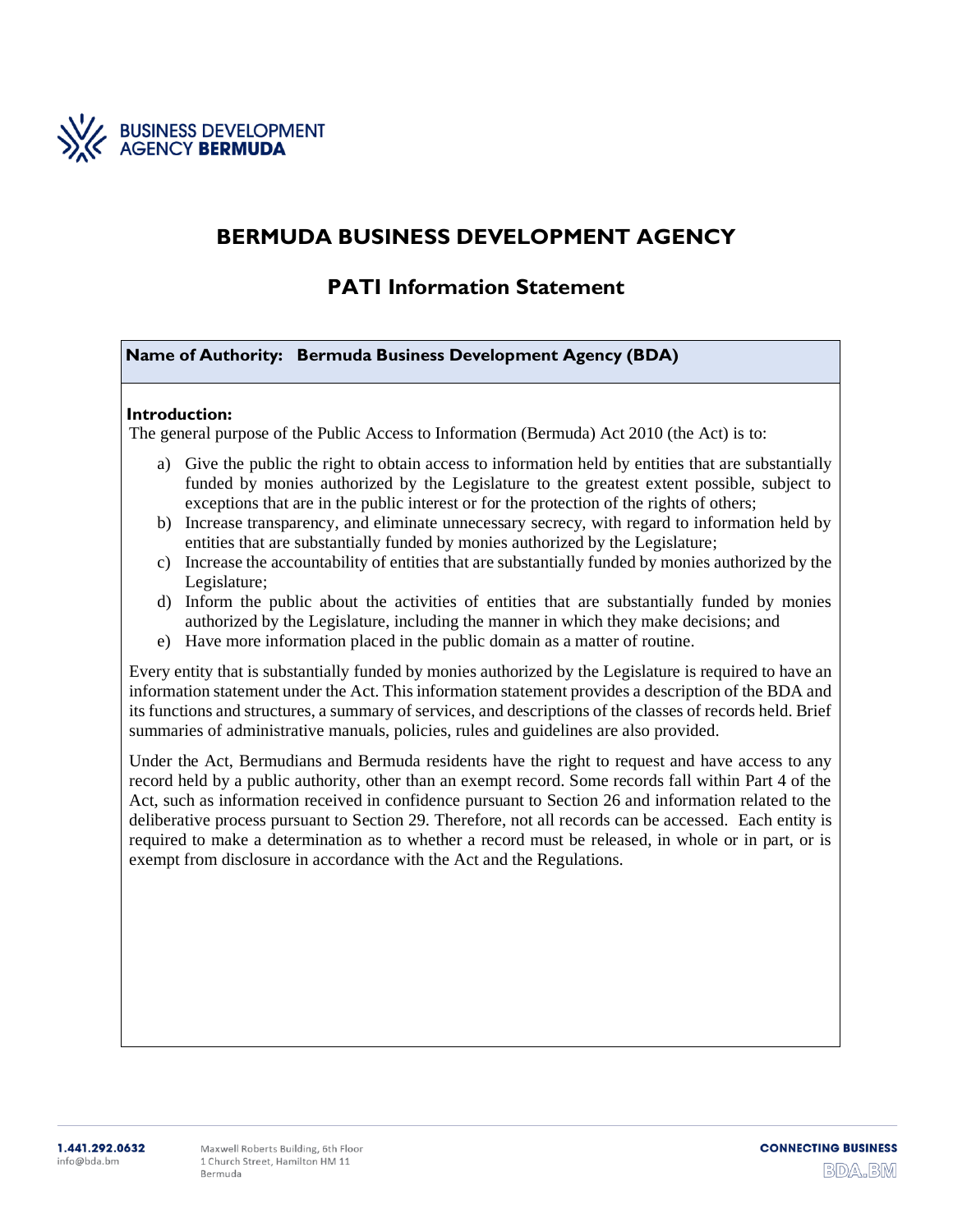

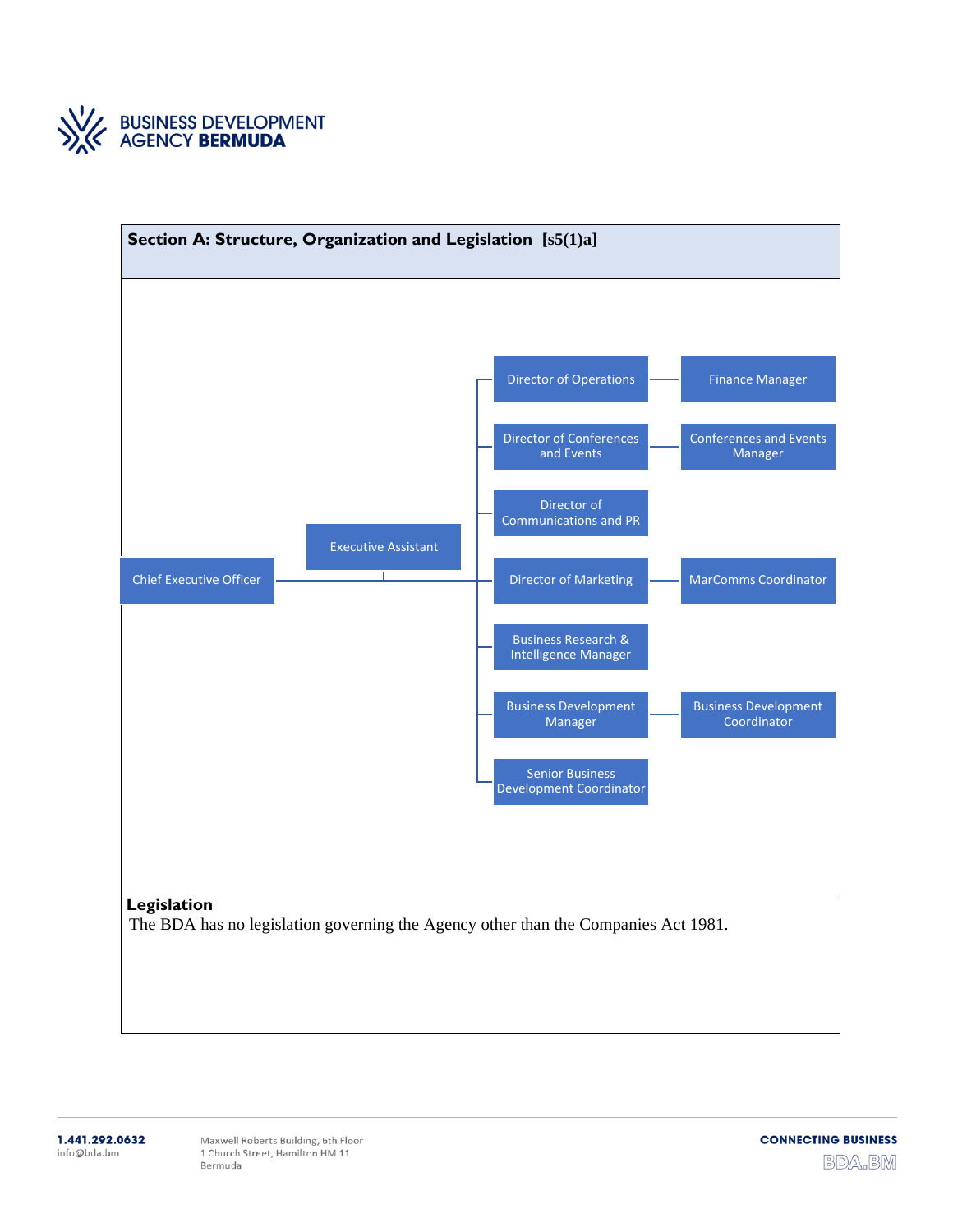

#### **Section B: 1) Functions, powers, duties of the Authority [s5(1)b]**

The BDA encourages direct investment and helps companies start up, re-locate or expand their business in Bermuda. An independent, public-private partnership, we connect prospective businesses to industry professionals, regulatory officials, and key contacts in the Bermuda Government to facilitate jurisdictional decision-making. The agency is funded by both a grant from the the Bermuda Government and from financial contributions from the private sector. The operations are governed by an experienced Board of Directors comprised of senior industry professionals representing the diversity of Bermuda's financial services sector. The Bermuda Government has one Board seat. The BDA's mission is to carry out proactive, targeted marketing and business development strategies to stimulate growth in the Bermuda economy so that companies can create and maintain jobs.

The BDA engages industry focus groups comprised of industry representative who, by collaboration, guide the development of strategies and approaches to achieving our mandate.

## **Section B: 2) Obligations under PATI Act [s5(1)b]**

To provide an **information statement** for the public and promulgate it [s5],

- To provide **other information** to the public so that the public needs only to have minimum resort to the use of the Act to obtain information [s6]. This includes:
	- General information, e.g. activities of the Authority
	- Log of all information requests and their outcome
	- Quarterly expenditure (upon request) [s6(5)]
	- Contracts valued at \$50,000 or more.
- To **respond to information requests** in a timely manner [s12-16]
- To **track information requests**, and provide this data to the Information Commissioner
- To respond to requests from the Information Commissioner [s9]
- To **amend personal information** held by the Authority that it is wrong or misleading following a written request by the person to whom the information relates [s19]
- To conduct an **internal review** if formally requested [part 5]
- To give evidence for **review by the Information Commissioner** [part 6, 47(4)], or for **judicial review** [s49], if required
- To provide an **annual written report** to the Information Commissioner of the status of information requests [s58 (3)].
- **To do anything else as required** under the PATI Act and subsequent Regulations [s59, 60], including:
	- **Fees** for Requests for information
	- Management and maintenance of **records**
	- **Procedures** for administering the Act
- To **train staff and make arrangements** so as to facilitate compliance with the Act [s61]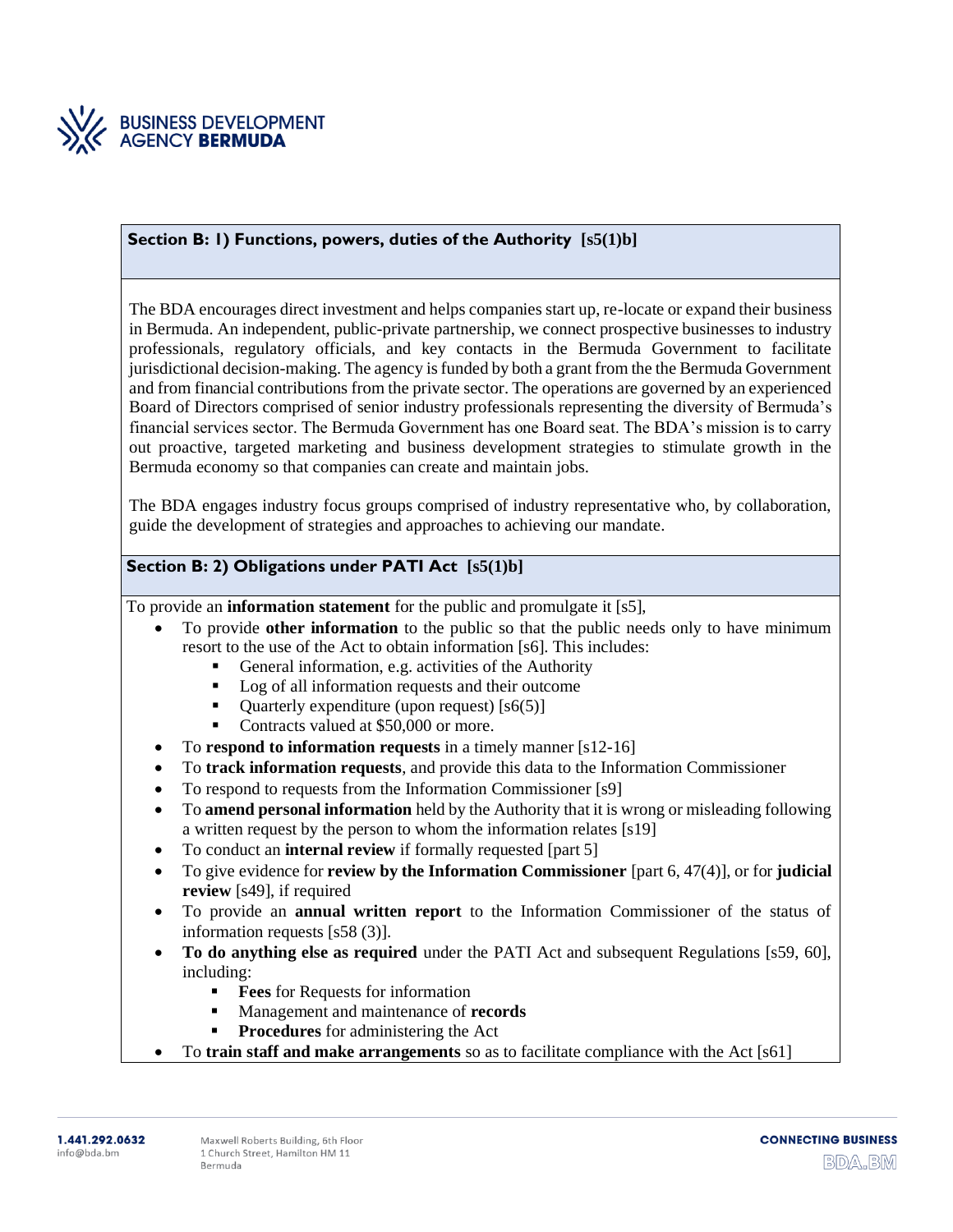

• To **designate one of its officers** to be the person to whom requests are directed [s62]

#### **Section C: Services and Programmes [s5(1)c]**

#### **Services:**

The BDA provides access to information and resources to assist companies with their jurisdictional decision-making. The BDA implements marketing and business development strategies to stimulate growth in our economy. As a public-private partnership, the BDA connects you to Bermuda industry professionals and key contacts in the Bermuda Government and regulatory officials at the Bermuda Monetary Authority.

The services provided are complimentary.

### **Section D: Records and documents held [s5(1)d]**

The BDA has established a set of records which will facilitate the exercise of the right of access under PATI. Such records are governed and maintained in accordance with applicable legislation as well as common corporate practice. The records held are classified as:

- 1) Human Resources and Personnel Records for previous and current employees
- 2) Business Research and Intelligence
- 3) Salaries, Benefits and Other Administrative Operating Costs
- 4) Conferences and Events
- 5) Stakeholder Funding
- 6) Communications and Marketing
- 7) Business Development
	- a) Asset Management
	- b) Climate Risk Finance
	- c) High Net Worth
	- d) Risk Solutions
	- e) Infrastructure
	- f) Technology

#### **Section E: Administration (all public access) manuals [s5(1)e]**

The BDA governs its daily practices and has guidelines, procedures, codes of conduct and manuals to serve as an operation guide to its employees, managers and officers. Such materials include, but are not limited to:

**1) The Employee Handbook and Code of Conduct**

The BDA's compilation of the policies, procedures, working conditions, and behavioural expectations that guide BDA employee actions.

#### **2) Procurement Policy**

The BDA's recommended policies for obtaining good and services for the Company.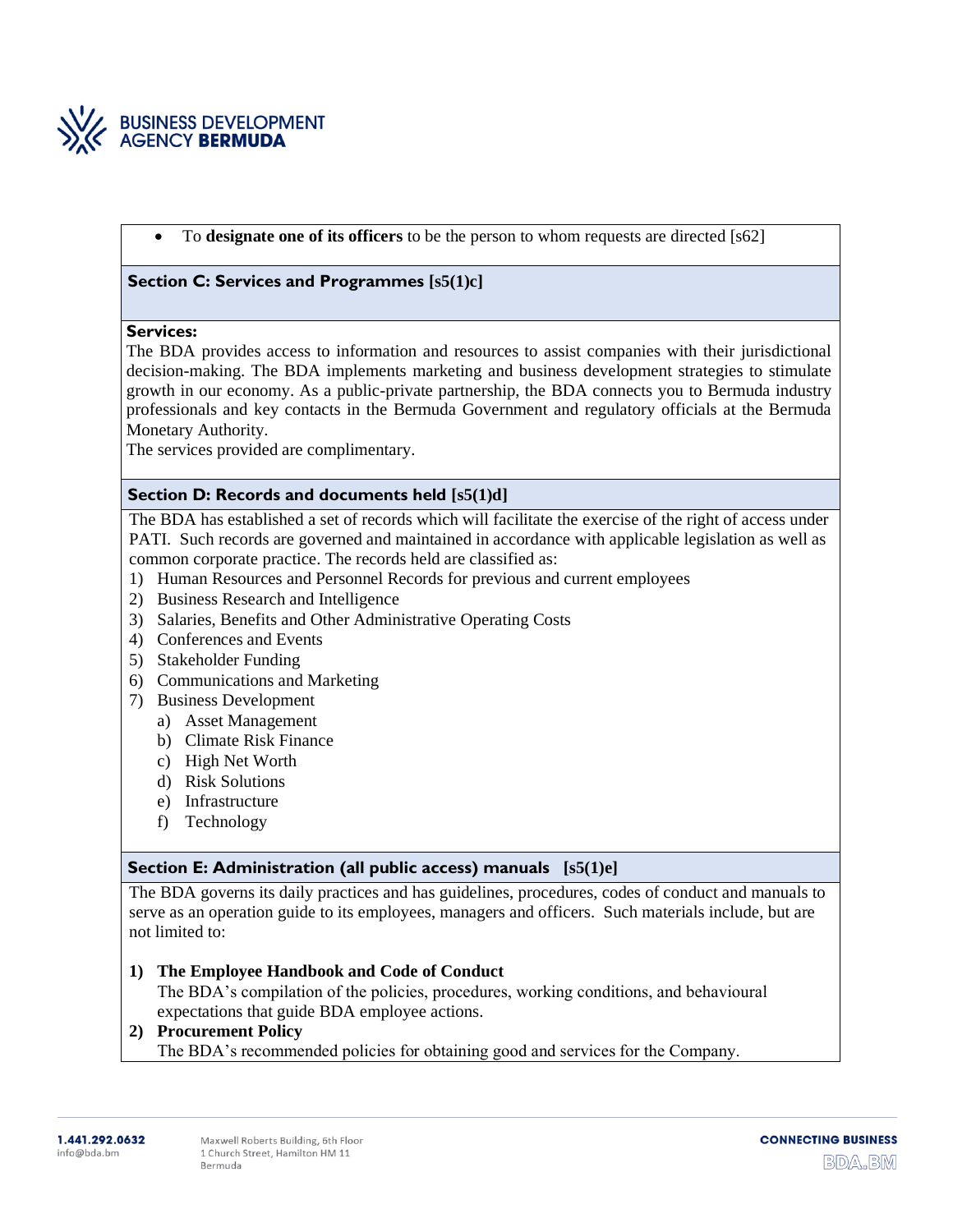

#### **3) Employment Act 2000**

Bermuda Legislation to promote the fair treatment of employers and employees by providing minimum standards of employment, by establishing procedures and notice periods for the termination of employment, by providing employees with protection against unfair dismissal, and by establishing the Employment Tribunal; and to make connected provision.

#### **4) Safety and Health Policy** The BDA's policy is to provide and maintain, in compliance with the Occupational Safety and Health Act 1982 (effective 2004), working conditions that are safe and without risks to health to all employees.

**5) All other written legislation which governs such activity described in this Statement** The materials as described above are used in administering and carrying out programmes, mandates and daily activities of the BDA.

### **Section F: Decision-making documents [s5(1)f]**

Current policy documents of the BDA and applicable laws of Bermuda

## **Section G: The Information officer [s5(1)g]**

**Name:** Valarie Bassett **Title**: Finance Manager Location: Maxwell Roberts House, 6<sup>th</sup> Floor, No. 1 Church Street, Hamilton HM 12 **Telephone Number:** +1 (441) 278-6557 **Electronic Mail:** [valarie@bda.bm](mailto:valarie@bda.bm)

#### **Deputy Information Officer**

**Name:** Olivia Joell **Title**: Business Development Coordinator **Telephone Number:** +1 (441) 278-6558 **Electronic Mail:** [olivia@bda.bm](mailto:olivia@bda.bm)

## **Section H: Any Other Information [s5(1)h]**

The BDA undertakes to give the public the right to obtain access to its information to the greatest extent possible, subject to exceptions that are in the public interest or for the protection of the rights of others.

The BDA has undertaken to be transparent and has eliminated unnecessary secrecy with regard to its information.

The BDA endeavours to inform the public about its activities. Regular public announcements are made via press releases picked up in the local media. The Agency issues periodic industry updates to its stakeholders constantly informing them of its activities. Information is also readily available on our